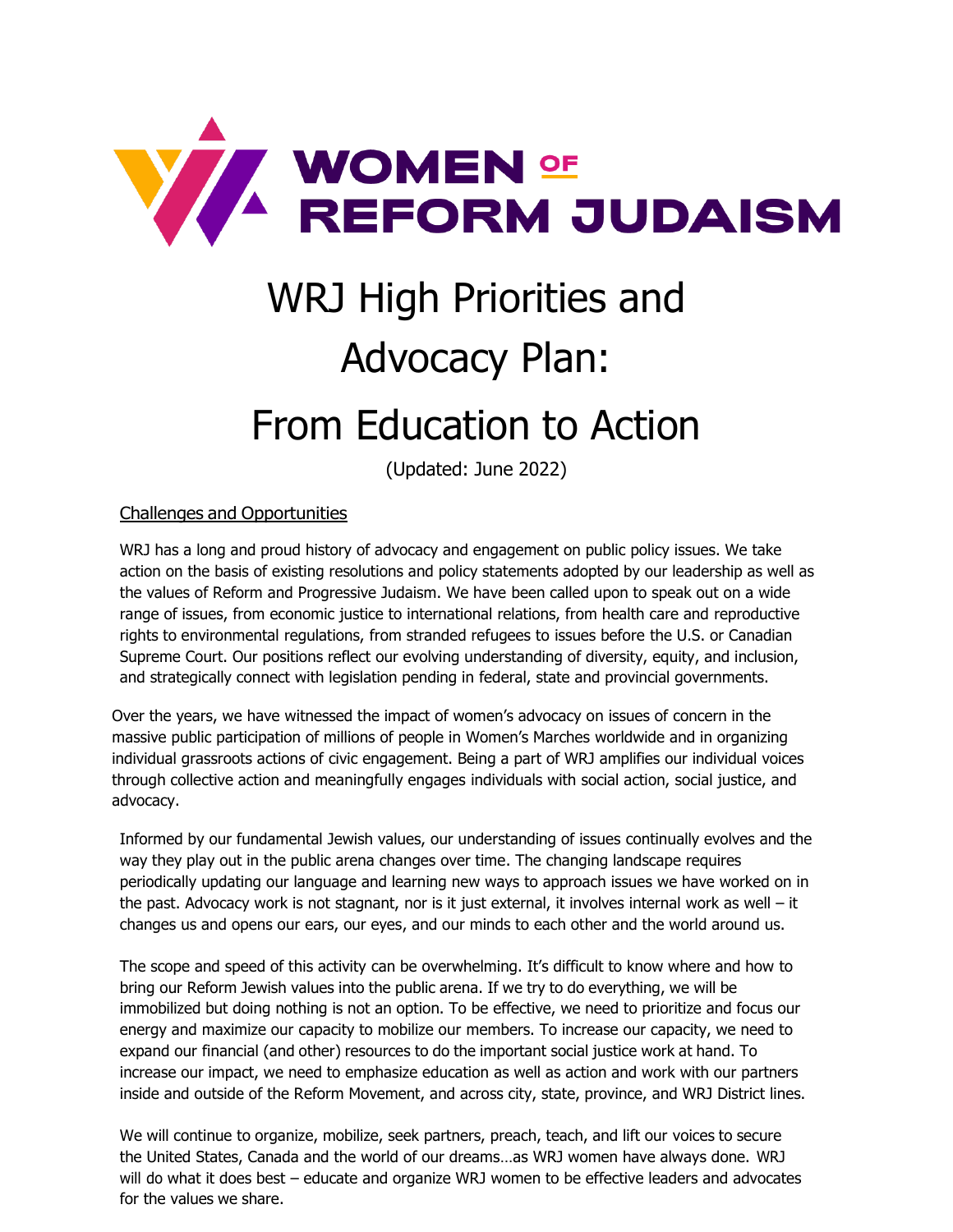### Establishing Priorities

In setting priorities, WRJ considers numerous criteria to determine which issues will take precedence over others. At times, we may rely on the Religious Action Center of Reform Judaism or other Reform Movement affiliates and coalition partners to lead on an issue. On high priority issues, WRJ may actively mobilize its members. We will remain flexible, as these criteria will shift at different times. We understand that difficult choices are always a part of advocacy work, as we balance the plethora of critical issues at stake in the current political arena with our limited capacity. Therefore, we consider the following factors in setting our priorities:

- $\triangleright$  Does WRJ or do others in the Reform Movement already have policy on the issue?
- ➢ Do WRJ and its members and constituents have a unique interest in an issue, or will they be impacted directly (e.g., issues such as women's rights, equal pay, women's health, and reproductive rights)?
- $\triangleright$  Is the issue imminent and critical?
- ➢ What degree of threat exists to our values and interests?
- $\triangleright$  Are other partners better situated to take the lead and assure coverage for an issue and, if so, will they be able to engage our members? For example, on Israel matters, we can expect activity to be driven by others in the Reform Movement, including ARZA and the URJ Israel Leadership Network, the Israel Movement for Progressive Judaism (IMPJ), and the Israel Religious Action Center (IRAC). On issues of antisemitism and extremism, we can expect activity to be driven by the civil rights community such as ADL, Southern Poverty Law Center, and Jewish Federations.
- $\triangleright$  Are there coalitions we can join and/or other partners already working on the issue, or would WRJ need to create a coalition ourselves to be effective?
- $\triangleright$  Will our participation have an impact? Is the issue one which has real momentum and the possibility of moving our agenda forward?
- $\triangleright$  Does WRJ have any particular expertise or contacts that will be helpful on the issue?
- $\triangleright$  Will our absence on an issue be a missed opportunity or disappoint our membership if we do not prioritize the issue?
- ➢ Can WRJ effectively engage our membership around the issue?

### High priority issues

On high priority issues, WRJ will track and monitor the issue and prepare educational resources and action alerts to inform our members and constituents about the issue. WRJ will provide opportunities to act and use action alerts, social media, and other communications tools to mobilize individual and collective action.

Applying the criteria above to the wide range of issues about which WRJ cares deeply, the following issues are current high priorities:

> o **Economic Justice and the Reform Pay Equity Initiative** – WRJ remains deeply involved in addressing pay equity, particularly in the Reform Movement and its institutions. WRJ supports labor rights, pay equity, minimum/fair wage proposals, paid leave, childcare, family leave, and the fight against workplace discrimination, among other issues that have a significant impact on women and families**.**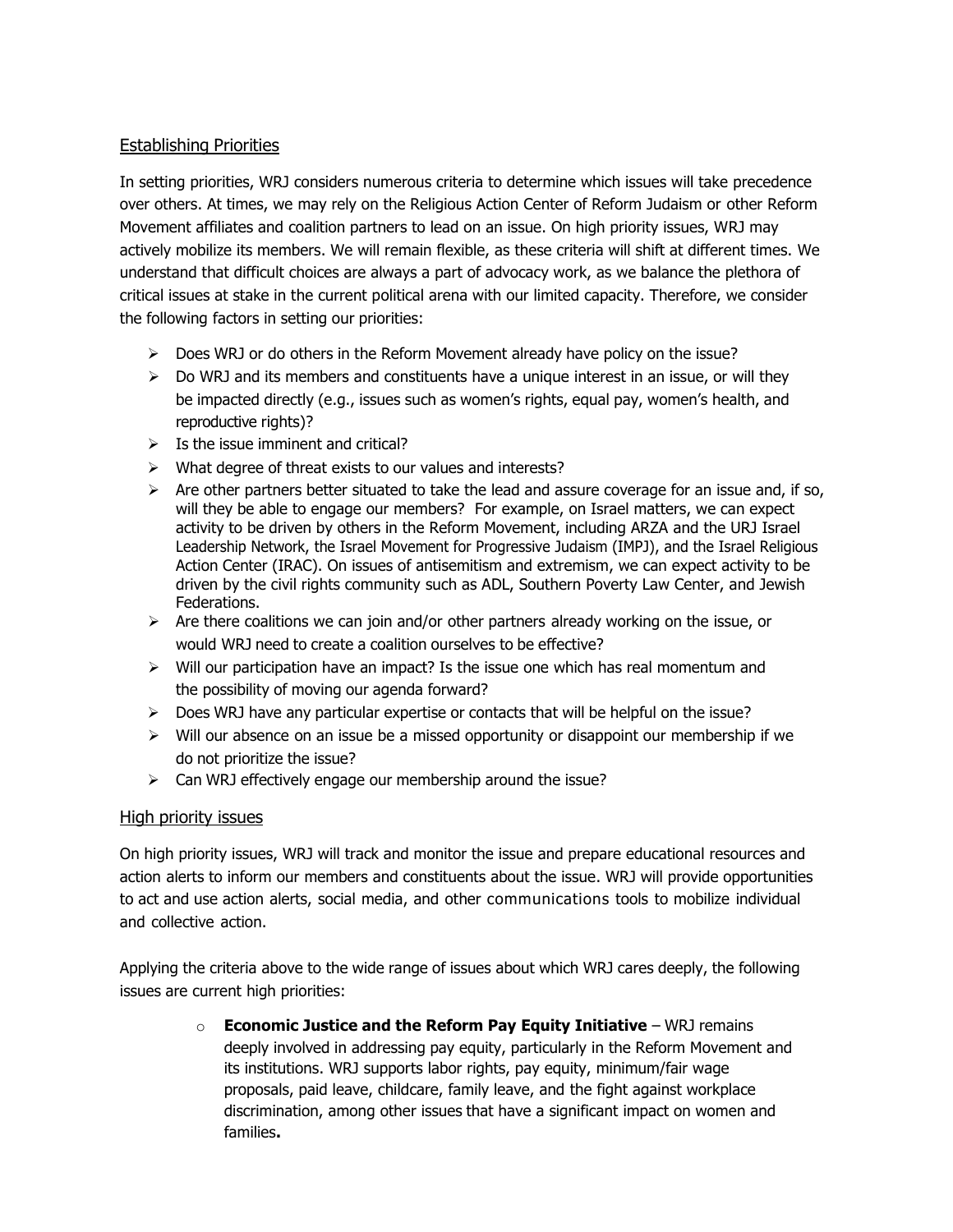- o **Reproductive Health & Rights** WRJ watches Supreme Court actions and nominations closely for threats to the constitutional protections outlined in Roe v Wade. WRJ opposes state or federal restrictions that limit, and support policies that guarantee, rights and access to birth control and safe abortion services. WRJ will work to assure reproductive health and 'reproductive self-determination,' including through the Affordable Care Act or alternative healthcare plans. While WRJ respects the diversity of religious views on these matters, WRJ believes that the religious views of some people, particularly employers, legislators, pharmacists, or medical personnel, should not be imposed on others; rather we believe that women should be free to make decisions related to their reproductive health and rights based on their own beliefs and moral agency.
- o **Gender-based Violence** WRJ monitors and addresses issues related to domestic violence, date rape and campus violence, sexual assault, spousal and child abuse, trafficking, the use of firearms in committing domestic violence, as well as all other situations of gender-based violence.
- o **Israel**  WRJ works with our Israeli partners, including Women of the Wall, IRAC, and IMPJ, to guarantee equal rights for women and religious pluralism in Israel, and to promote ideals of diversity, equity, and inclusion in the IMPJ and Israeli society.
- o **Global Affairs** WRJ is a recognized Non-Governmental Organization (NGO) at the United Nations and brings a gendered lens to issues of international importance including such matters as climate change, global health, immigration reform, rights for refugees and asylum seekers, as well as the rights and well-being of Jews wherever they live. These issues particularly tug at Jewish hearts given our own history, and WRJ speaks out on these issues, working with others in the Reform Movement and the greater community.
- o **Civil Rights, Racial Justice & DEI** WRJ is committed to doing the essential work of DEI (Diversity, Equity and Inclusion) within WRJ, in our Movement, in our communities, and in ourselves, working with partners in the Reform Movement and the greater community. While at any given time, focus may be on one or more particular vectors of DEI, WRJ understands civil rights, racial justice and DEI work to include an openness and commitment to ongoing education and advancement, as we continue to educate ourselves and bend the arc of history toward justice, inclusion, and belonging.

#### Secondary Priority Issues

We cannot predict what issues will rise in priority due to events in our world or the needs of our communities. Where WRJ has policy that is not tied to a High Priority, we may not be as visible as on other issues, but we will be engaged. We will continue to advocate and lend our name to existing efforts through Congressional sign-on letters, amicus briefs, and sharing information produced by other partners through WRJ communication channels. We also will encourage our members to be engaged locally or on a District level on these issues where there are ongoing activities, local partnership opportunities, or advocacy opportunities. We encourage WRJ Districts to share their advocacy activities and priorities with us and each other, including through WRJ's District Advocacy Representatives Network, so we can support each other and call attention to our collective work.